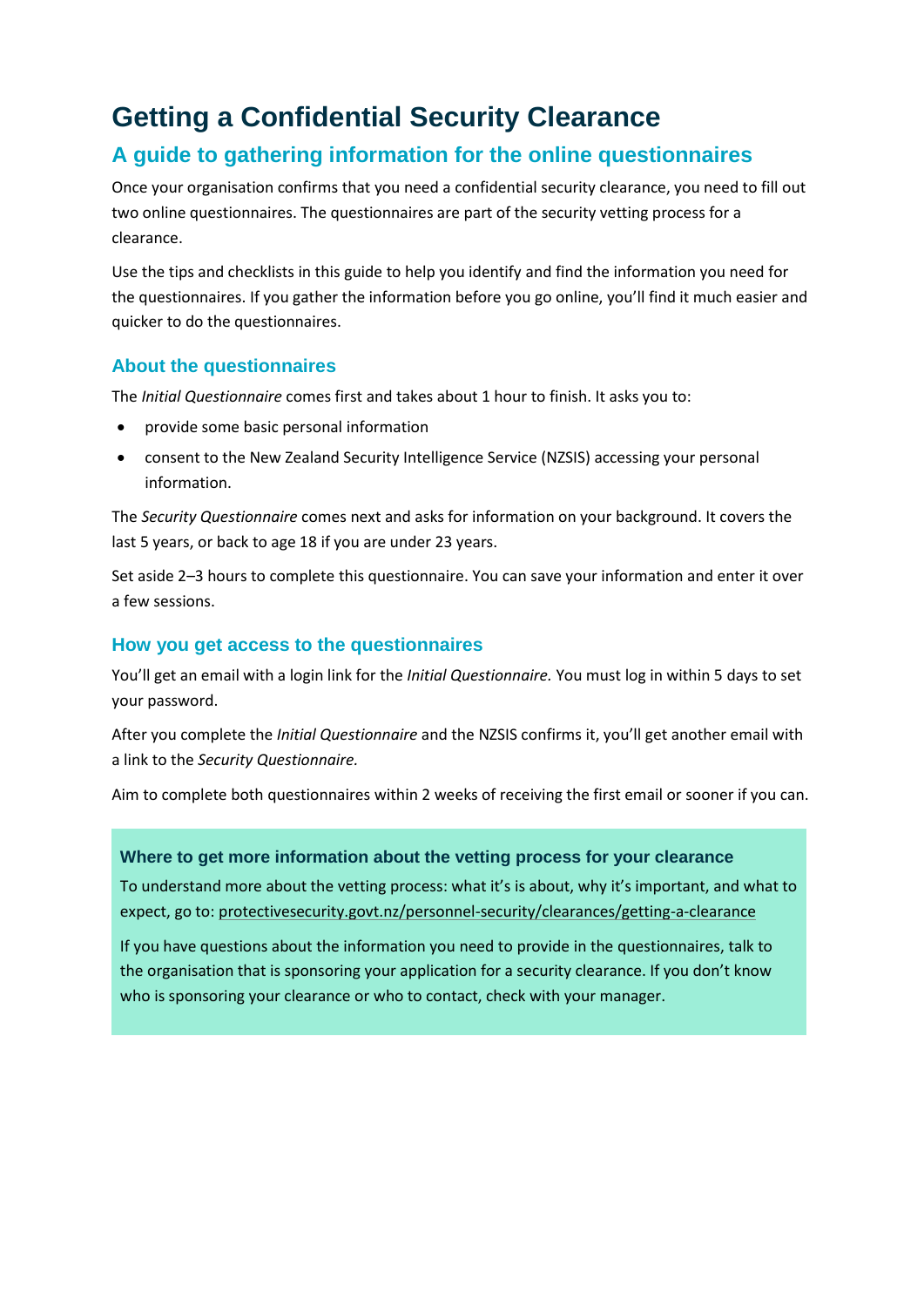# **Tips to help you gather the right information**

| Personal<br>information on<br>other people | The best way to get the information you need on other people is to ask<br>them directly. When you can't ask directly, try:<br>• asking other friends or family<br>• using family records, such as birth, death, or marriage certificates; or<br>passports<br>• checking public records, such as registers of births, deaths, and marriages.                                                                                                                                                                                                                                             |
|--------------------------------------------|-----------------------------------------------------------------------------------------------------------------------------------------------------------------------------------------------------------------------------------------------------------------------------------------------------------------------------------------------------------------------------------------------------------------------------------------------------------------------------------------------------------------------------------------------------------------------------------------|
| Citizenship<br>information                 | To find citizenship information, go to: govt.nz/browse/passports-citizenship-<br>and-identity/nz-citizenship                                                                                                                                                                                                                                                                                                                                                                                                                                                                            |
| <b>Visa information</b>                    | To find visa information, go to: immigration.govt.nz/new-zealand-visas                                                                                                                                                                                                                                                                                                                                                                                                                                                                                                                  |
| <b>Previous</b><br>addresses               | To find previous addresses, try old electronic or paper documents. For<br>example, old power or phone accounts, rates invoices, sale and purchase<br>agreements, or rental agreements.                                                                                                                                                                                                                                                                                                                                                                                                  |
| Previous jobs or<br>employer details       | To find information about jobs you've had in the past or previous<br>employers, you could look in:<br>• your curriculum vitae $(CV)$ — current or previous copies<br>• your LinkedIn profile<br>• the Companies Register - companiesoffice.govt.nz<br>• relevant websites.                                                                                                                                                                                                                                                                                                              |
| <b>Passports</b>                           | To check or get passport information, go to: dia.govt.nz/passports                                                                                                                                                                                                                                                                                                                                                                                                                                                                                                                      |
| <b>Other countries</b><br>visited          | To find overseas travel information, try checking:<br>• your emails for booking confirmations (accommodation, flights) or travel<br>itineraries<br>• your social media account(s) for posts on your travels<br>• your passports (old and new) for visa or travel stamps<br>• with people you travelled with to see if they have any records you can use<br>• any travel logs or diaries you kept.<br>You can also request a summary of your previous travel movements, but it<br>can take up to 20 working days to get it. Go to: customs.govt.nz/about-<br>us/travel-movements-request |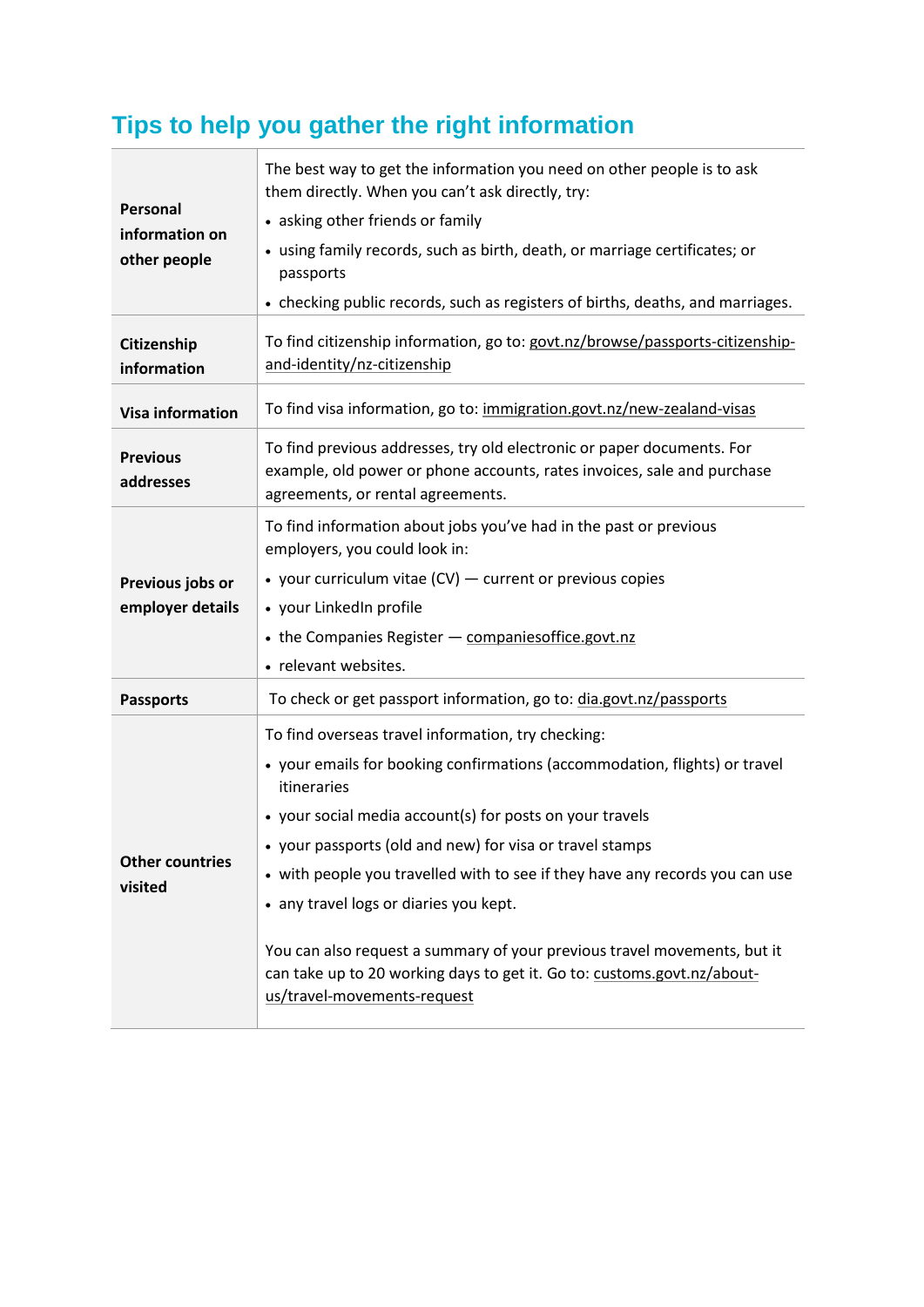## Checklist for providing the right information about **you**

| Subject area and definition                                                                                                                                                                                                                                    | <b>Information to provide</b>                                                                                                                                                | <b>Applies</b><br>to you? | Done? |
|----------------------------------------------------------------------------------------------------------------------------------------------------------------------------------------------------------------------------------------------------------------|------------------------------------------------------------------------------------------------------------------------------------------------------------------------------|---------------------------|-------|
| Dual citizenship<br>• Do you currently hold dual citizenships?<br>• Have you held dual citizenships in the past?                                                                                                                                               | • All citizenships - current and<br>previous                                                                                                                                 |                           |       |
| <b>New Zealand citizenship</b><br>• Are you a NZ citizen?                                                                                                                                                                                                      | • NZ citizenship number or passport<br>number                                                                                                                                |                           |       |
| Country of birth<br>• Were you born overseas?                                                                                                                                                                                                                  | • The date you arrived in NZ<br>• Your town and country of birth                                                                                                             |                           |       |
| <b>Resident Class Visa</b><br>• Do you hold a Resident Class Visa?                                                                                                                                                                                             | • The type of visa you hold                                                                                                                                                  |                           |       |
| <b>Addresses</b><br>• At any time over the past 5 years, have you<br>lived overseas for more than 3 months at a<br>time?<br>Note: Include any deployments or work<br>placements.                                                                               | • Overseas residential addresses<br>• Dates you lived at these addresses                                                                                                     |                           |       |
| • Over the past 5 years, have you lived<br>anywhere different from your current<br>address?                                                                                                                                                                    | • Previous addresses<br>• Dates lived at these addresses                                                                                                                     |                           |       |
| Employment<br>• Are you currently employed? Who by?<br>• Over the past 5 years, have you been<br>employed by any other employers in NZ (not<br>counting your current employer)?<br>• Over the past 5 years, have you been<br>employed overseas for any period? | • Dates of employment - from/to<br>• Position held $-$ your job title<br>• Employer<br>• Business address<br>• Reason for leaving                                            |                           |       |
| <b>Passports</b><br>• Do you currently hold a New Zealand or<br>foreign passport?<br>• Have you previously held a New Zealand or<br>foreign passport?                                                                                                          | Passport numbers, and issue and expiry<br>dates for:<br>• Current passports<br>• Expired passports (where possible)<br>• Passport(s) you have held under a<br>different name |                           |       |
| <b>Other countries visited</b><br>• Have you visited any overseas countries in<br>the past 5 years?<br>Note: If you went on a tour, include all the<br>countries you visited.                                                                                  | • All countries visited<br>• Dates of visits (approximate dates are<br>ok)<br>• Reason for travel                                                                            |                           |       |